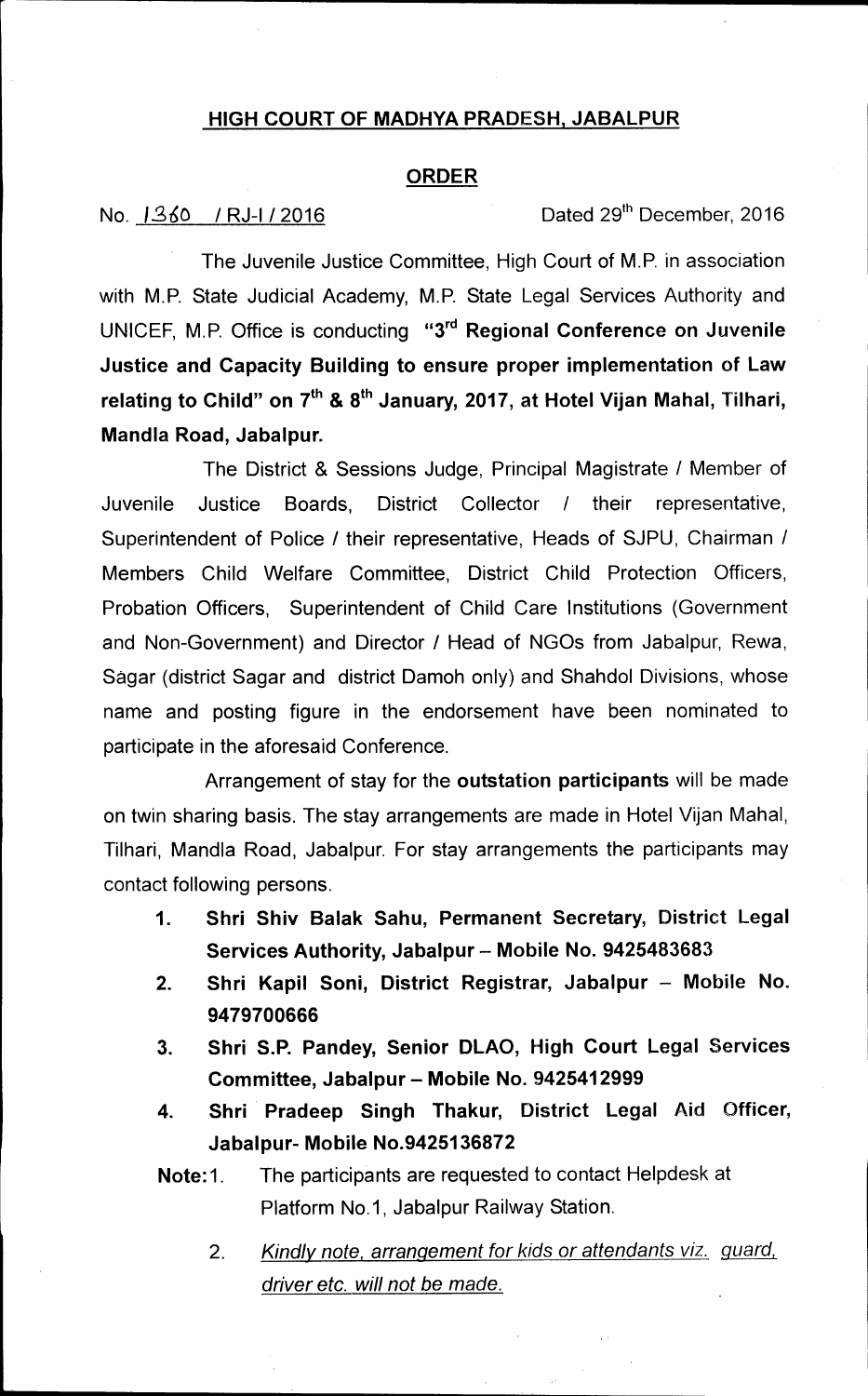The accommodation for participants of the places more than 200 kms will be available from the evening of  $6<sup>th</sup>$  January, 2017. For the remaining outstation participants, the accommodation shall be available from the morning of 7<sup>th</sup> January, 2016.

**Participating Judicial Officers are directed to observe following instructions:** 

- 1. Barring exceptional circumstances, the participants nominated for the Conference shall not pray for adjustment.
- 2. The participants shall report by **09:00 AM** on the first day of Conference **at Hotel Vijan Mahal, Tilhari, Mandla Road, Jabalpur.**
- 3. The participants shall soberly dressed during the Conference.
- 4. The TA /DA of the participants is reimbursable only as per Govt. rules
- 5. The District & Sessions Judges are permitted to use their official vehicle for attending the said Conference.
- 6. The participants shall be provided with tea, breakfast, lunch and dinner during their period of stay for the Conference.

**BY ORDER** 

 $171/6$ **(MANOHAR MAMTANI) REGISTRAR GENERAL** 

Endt. No.  $\frac{1361}{18}$  / RJ-I / 2016

Copy forwarded to :-

- 1. The Principal Secretary, Government of M.P., Law & Legislative Affairs Department, Vindhyachal Bhawan, Bhopal for information.
- **2.** 
	- 1. Shri Ravi Kumar Nayak, District & Sessions Judge, Anuppur.
	- 2. Shri Deepak Kumar Agrawal, District & Sessions Judge, Balaghat.
	- 3. Shri Ram Narayan Choudhary, District & Sessions Judge, Betul..
	- 4. Shri Prabhat Mishra, Special Judge SC/ST (P.A) Act (District Judge In-charge), Chhindwara.
	- 5. Shri Shriram Dinkar, District & Sessions Judge, Damoh.
	- 6. Shri Mritunjay Singh, District & Sessions Judge, Dindori.
	- 7. Shri Krishna Kumar Tripathi, District & Sessions Judge, Jabalpur.
	- 8. Smt. Radha Sonkar, District & Sessions Judge, Katni.

2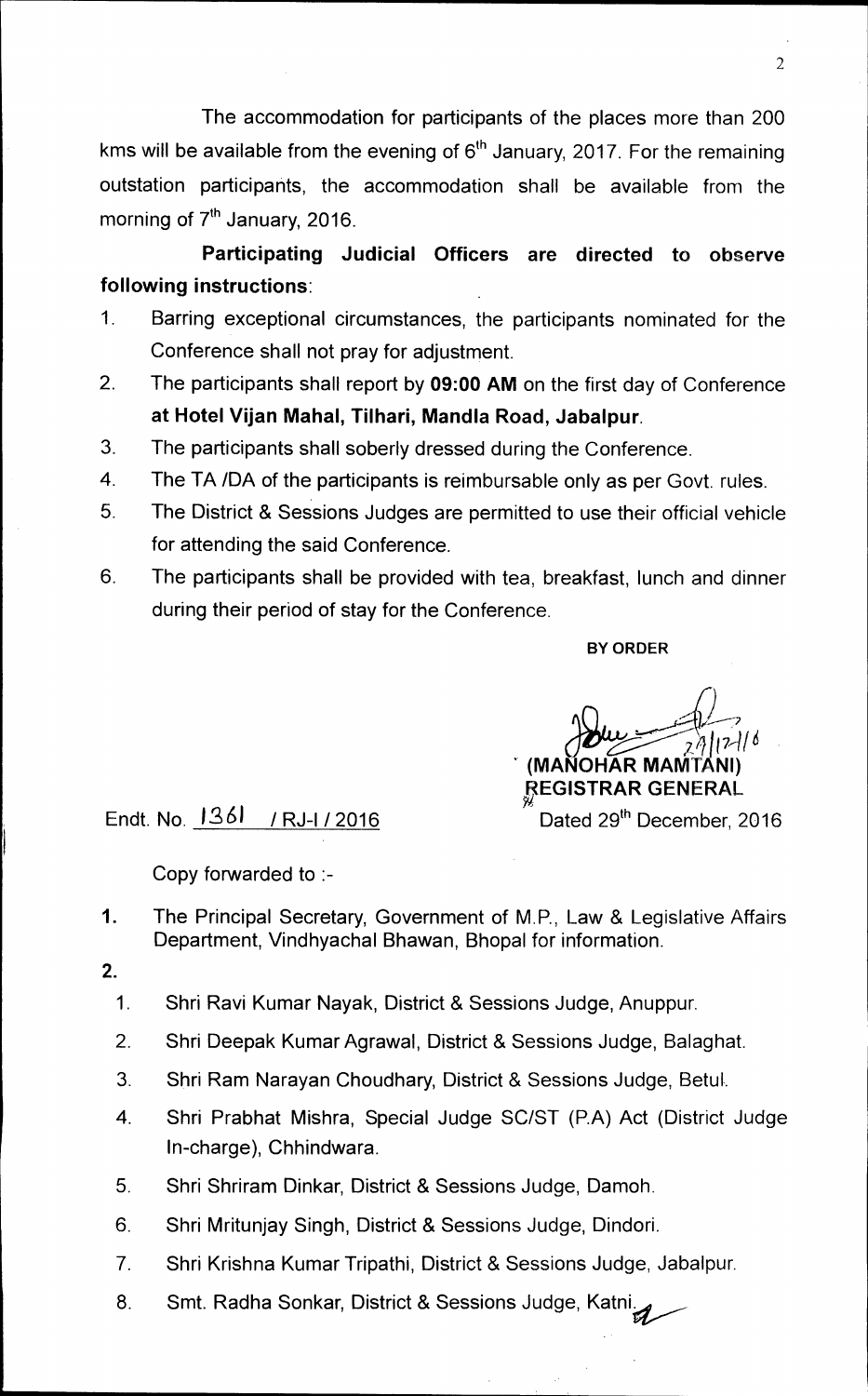- 9. Shri Rakesh Kumar Singh (Sr.), District & Sessions Judge, Mandla.
- 10. Shri Surendra Kumar Turkar, District & Sessions Judge, Narsinghpur.
- 11. Shri Rajendra Kumar Shrivastava (Jr.), District & Sessions Judge, Rewa
- 12. Shri Vinod Kumar Dubey (Sr.), District & Sessions Judge, Sagar.
- 13. Shri Dheeman Narayan Shukla, District & Sessions Judge, Satna.
- 14. Shri Sushil Kumar Sharma, District & Sessions Judge, Seoni.
- 15. Shri Pradyuman Singh, District & Sessions Judge, Shahdol.
- 16. Shri Vishnu Pratap Singh Chouhan, District & Sessions Judge, Sidhi.
- 17. Shri Amarnath (Kesarwani), District & Sessions Judge, Singrauli.
- 18. Shri Kushal Pal Singh, District & Sessions Judge, Umaria.
- 19. Smt. Shilpa Tiwari, I CJ-II, Anuppur.
- 20. Shri Sachin Jyotishi, II CJ-II, Balaghat.
- 21. Ms. Nidhi Shrivastava, V CJ-II, Betul.
- 22. Shri Sandeep Kumar Patil, IV CJ-I, Chhindwara.
- 23. Smt. Shivani Sharma, I CJ-II, Damoh.
- 24. Shri Pushpraj Singh Uikey, II CJ-II, Dindori.
- 25. Ms. Somprabha Thakur, I AJ to I CJ-I, Jabalpur.
- 26. Ms. Shipra Patel, V CJ-I, Katni.
- 27. Smt. Swapna Shri Singh, III CJ-II, Mandla.
- 28. Ms. Samiksha Singh, II CJ-I, Narsinghpur.
- 29. Smt. Shobhana Gautam, I CJ-II, Rewa.
- 30. Smt. Pallavi Dwivedi, III CJ-I, Sagar.
- 31. Smt. Anu Singh, VII CJ-II, Satna.
- 32. Smt. Santoshi Vashnik, II CJ-I, Seoni.
- 33. Smt. Prema Sahu, II AJ to I CJ-I, Shahdol.
- 34. Shri Shivcharan Patel, II CJ-II, Sidhi.
- 35. Smt. Kiran Kol, AJ to CJ-I, Singrauli.
- 36. Smt. Kalpana Maravi, CJ-II, Umaria.
- 37. Shri Mahesh Chandra Choudhyary, District Collector, Jabalpur.

the

- 38. Shri Bharat Yadav, District Collector, Balaghat.
- 39. Shri Shashank Mishra, District Collector,Betul.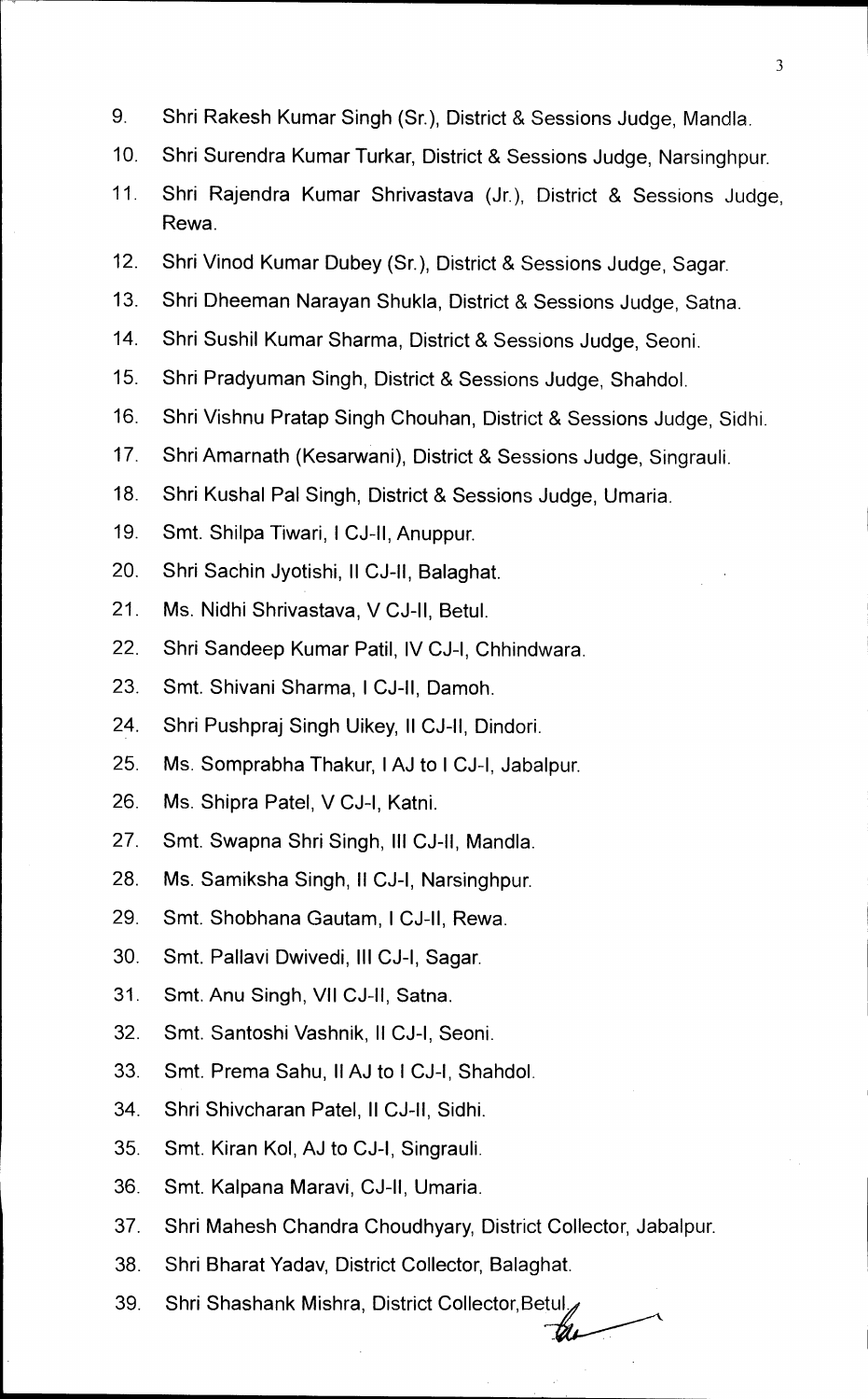- 40. Shri J.K. Jain, District Collector, Chhindwara.
- 41. Shri Shriniwas Sharma, District Collector, Damoh.
- 42. Shri Vishesh Gadhpale, District Collector, Katni.
- 43. Sushri Preeti Maithil, District Collector, Mandla.
- 44. Shri Amit Tomar, District Collector, Dindori.
- 45. Dr. Ramrao Bhonsle, District Collector, Narsinghpur.
- 46. Shri Rahul Jain, District Collector, Rewa.
- 47. Shri Vikas Narwal, District Collector, Sagar.
- 48. Shri Naresh Kumar Pal, District Collector, Satna.
- 49. Shri Dhanrajraju S., District Collector, Seoni.
- 50. Shri Mukesh Kumar Shukla, District Collector, Shahdol.
- 51. Shri Abhishek Singh, District Collector, Umaria.
- 52. Shri Ajay Kumar Sharma, District Collector, Anuppur.
- 53. Shri Ajay Verma, District Collector, Sidhi.
- 54. Shri Shivnarayan Singh Chouhan, District Collector, Singrauli.
- 55. Shri M.S. Sikarwar, Superintendent of Police, Jabalpur.
- 56. Shri Amit Sanghi, Superintendent of Police, Balaghat.
- 57. Shri Rakesh Kumar Jain, Superintendent of Police, Betul.
- 58. Shri G.K. Pathak, Superintendent of Police, Chhindwara.
- 59. Shri Tilak Singh, Superintendent of Police, Damoh.
- 60. Shri Gaurav Kumar Tiwari, Superintendent of Police, Katni.
- 61. Shri Lodha Rahul Kumar, Superintendent of Police, Mandla.
- 62. Ms. Simala Prasad, Superintendent of Police, Dindori.
- 63. Shri Mukesh Kumar Shrivastava, Superintendent of Police, Narsinghpur.
- 64. Shri Sanjay Kumar, Superintendent of Police, Rewa.
- 65. Shri Sachin Kumar Atulkar, Superintendent of Police, Sagar.
- 66. Shri Mithlesh Kumar Shukla, Superintendent of Police, Satna.
- 67. Shri A.K. Pandey, Superintendent of Police, Seoni.
- 68. Shri Sushant Kumar Saxena, Superintendent of Police, Shahdol.
- 69. Shri Satendra K. Shukla, Superintendent of Police, Umaria.
- 70. Shri Atul Singh, Superintendent of Police, Anuppur.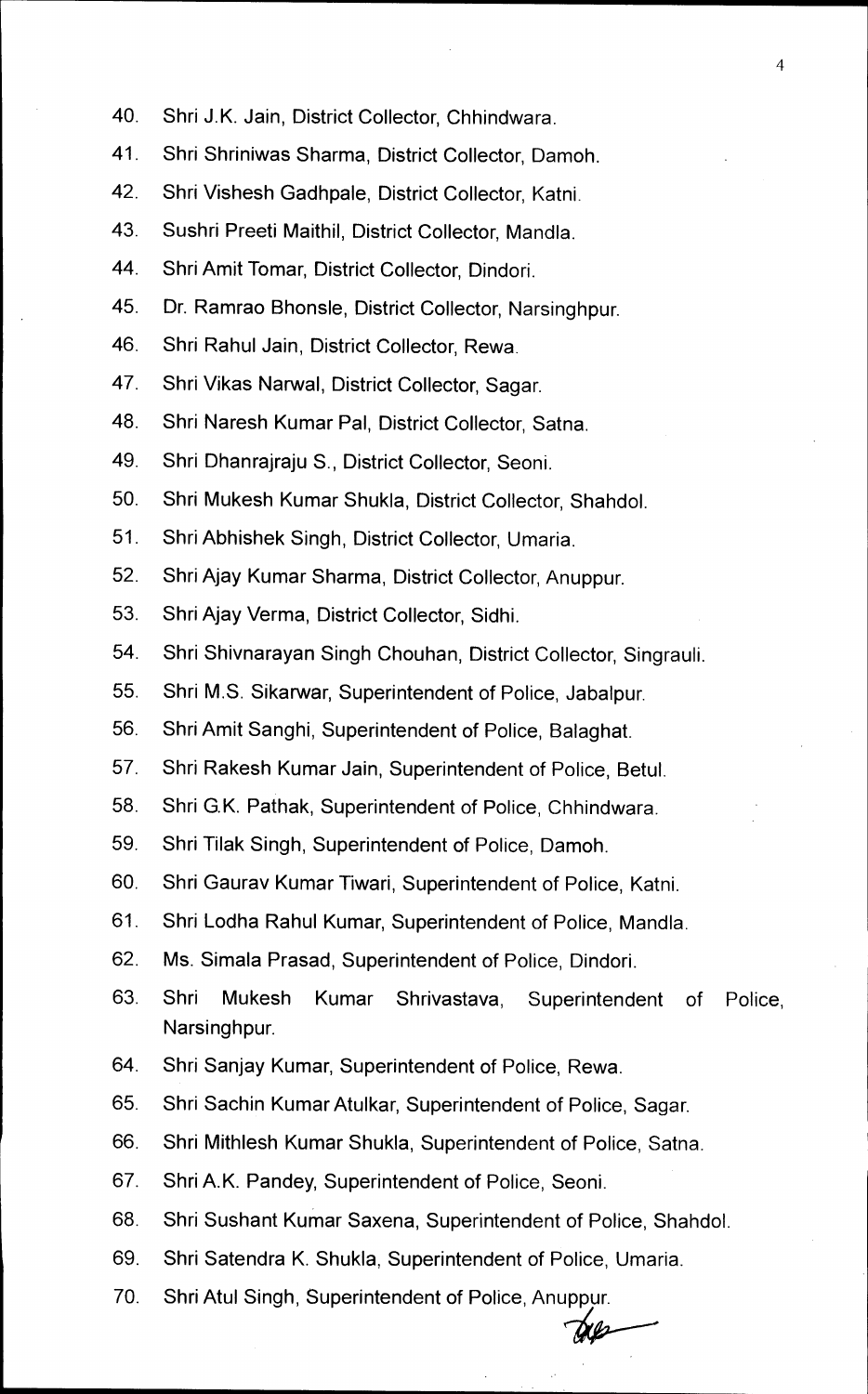- 71. Shri Abid Khan, Superintendent of Police, Sidhi.
- 72. Shri Rudolf Alvares R J, Superintendent of Police, Singrauli.
- 73. Smt. Shashi Shukla Goutam, Chairman, Child Welfare Committee, Umaria.

5

- 74. Smt. Shaila Tiwari, Chairman, Child Welfare Committee, Satna.
- 75. Shri Gyanendra Singh, Chairman, Child Welfare Committee, Anuppur.
- 76. Shri Anil Dwivedi, Chairman, Child Welfare Committee, Shahdol.
- 77. Shri Sudhir Vidyarthi, Chairman, Child Welfare Committee, Damoh.
- 78. Shri Arun Jain, Chairman, Child Welfare Committee, Jabalpur.
- 79. Shri Rakesh Kumar Agrawal, Chairman, Child Welfare Committee, Katni.
- 80. Shri Nagendra Kumar Chourasiya, Chairman, Child Welfare Committee, Dindori.
- 81. Smt. Madhuri Vajpaye, Chairman, Child Welfare Committee, Mandla.
- 82. Shri Prakash Chand Baghrecha, Chairman, Child Welfare Committee, Balaghat.
- 83. Smt. Aruna Singh, Chairman, Child Welfare Committee, Seoni.
- 84. Ms. Shabnam Khanbal, Chairman, Child Welfare Committee, Chhindwara.
- 85. Shri Arun Kumar Tripathi, Member, Juvenile Justice Board, Umaria.
- 86. Dr. J.K. Tiwari, Member, Juvenile Justice Board, Shahdol.
- 87. Dr. Devendra Prasad Tripathi, Member, Juvenile Justice Board, Sidhi.
- 88. Dr. Rachna Shrivastava, Member, Juvenile Justice Board, Damoh.
- 89. Smt. Santa Kourav, Member, Juvenile Justice Board, Jabalpur.
- 90. Ms. Shruti Gupta, Member, Juvenile Justice Board, Dindori.
- 91. Smt. Meena Saxena, Member, Juvenile Justice Board, Balaghat.
- 92. Ms. Hema Kshetriya, Member, Juvenile Justice Board, Chhindwara.
- 93. Shri Akhilesh Kumar Mishra, District Child Protection Officer, Jabalpur.
- 94. Shri Manoj Ahirwar, District Child Protection Officer, Balaghat.
- 95. Shri Radheshyam Verma, District Child Protection Officer, Betul.
- 96. Mrs. Monika Bisen, District Child Protection Officer, Chhindwara.
- 97. Shri Sanjeev Mishra, District Child Protection Officer, Damoh.
- 98. Ms. Vanshri Kurveti, District Child Protection Officer, Katni.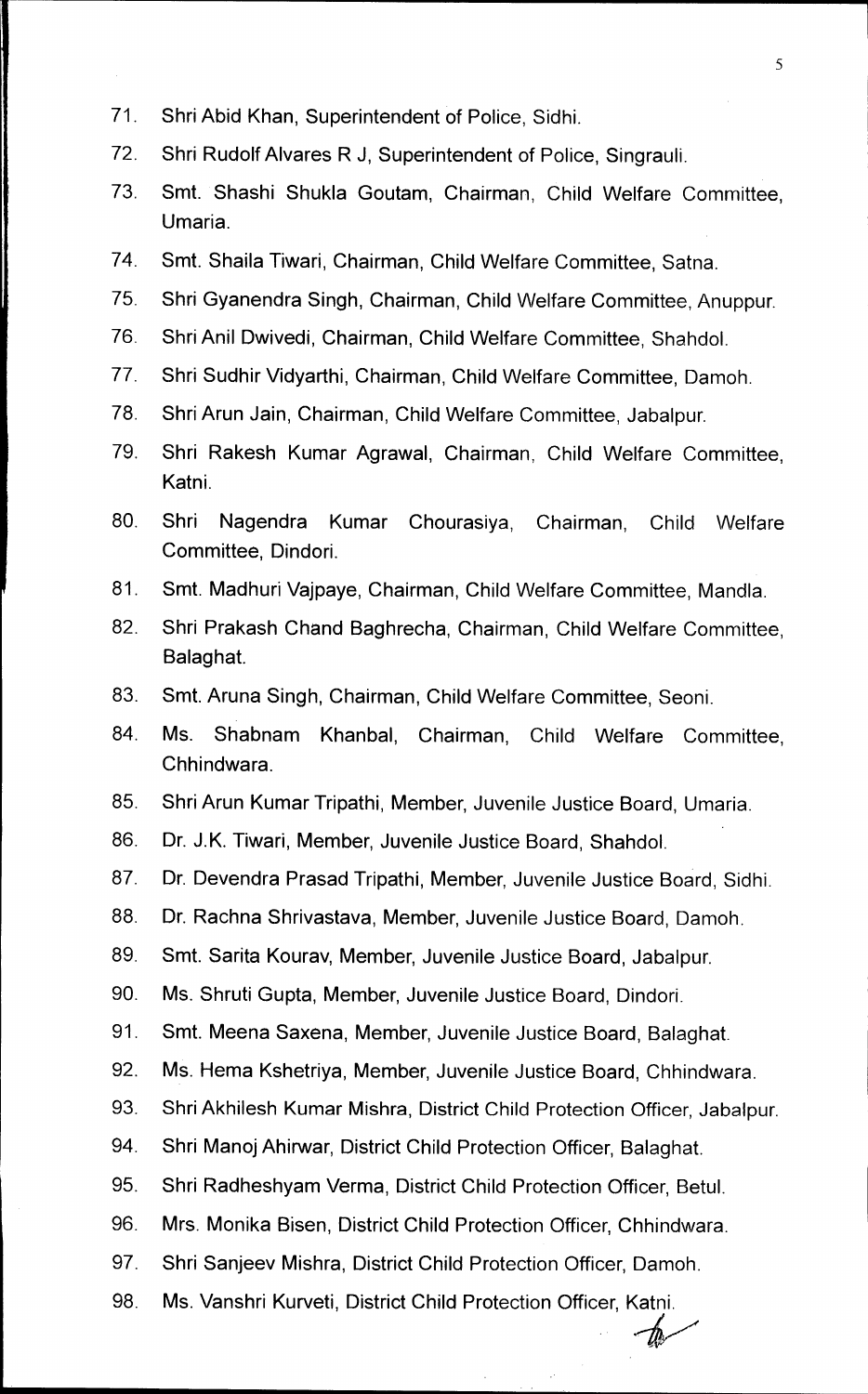- 99. Shri Prashant Deep Singh Thakur, District Child Protection Officer, Mandla.
- 100. Shri Rohit Badkul, District Child Protection Officer, Dindori.
- 101. Shri A.P. Singh Niranjan, District Child Protection Officer, Narsinghpur.
- 102. Shri J.P. Soni, District Child Protection Officer, Rewa.
- 103. Shri Brajesh Verma, District Child Protection Officer, Sagar.
- 104. Shri Nayan Singh, District Child Protection Officer, Satna.
- 105. Shri Abhijeet Pachori, District Child Protection Officer, Seoni.
- 106. Smt. S. Mishra, District Child Protection Officer, Shahdol.
- 107. Mrs. Manjusha Sharma, District Child Protection Officer, Anuppur.
- 108. Shri Pravesh Kumar Mishra, District Child Protection Officer, Sidhi.
- 109. Shri Brajesh Jain, District Child Protection Officer, Singrauli.
- 110. Shri Anil Pandey, Probation Officer, Jabalpur.
- 111. Smt. Pushplata Khare, Probation Officer, Balaghat.
- 112. Shri Yogesh Kumar Verma, Probation Officer, Betul.
- 113. Shri Atishay Jain, Probation Officer, Chhindwara.
- 114. Shri Manish Khare, Probation Officer, Damoh.
- 115. Shri Manish Tiwari, Probation Officer, Katni.
- 116. Shri Saurabh Jain, Probation Officer, Mandla.
- 117. Shri Prakash Narayan Yadav, Probation Officer, Dindori.
- 118. Smt. Nandni Saraf, Probation Officer, Narsinghpur.
- 119. Shri Yogendra Baneriya, Probation Officer, Sagar.
- 120. Shri Ramveer Gurjar, Probation Officer, Satna.
- 121. Shri Amit Kumar Dhaketa, Probation Officer, Seoni.
- 122. Shri Anurag Pandey, Probation Officer, Shahdol.
- 123. Shri Mohd. Asif Rangrej, Probation Officer, Umaria.
- 124. Shri Shriraj Dwivedi, Probation Officer, Anuppur.
- 125. Shri Rajesh Shukla, Probation Officer, Sidhi.
- 126. Shri Vaibhav Gupta, Probation Officer, Singrauli.
- 127. Dr. Neelima Tiwari, Superintendent, Child Care Institution (Special Home), Seoni.
- 128. Shri Punit Marvaha, Superintendent, Child Care Institution (Observation), Jabalpur.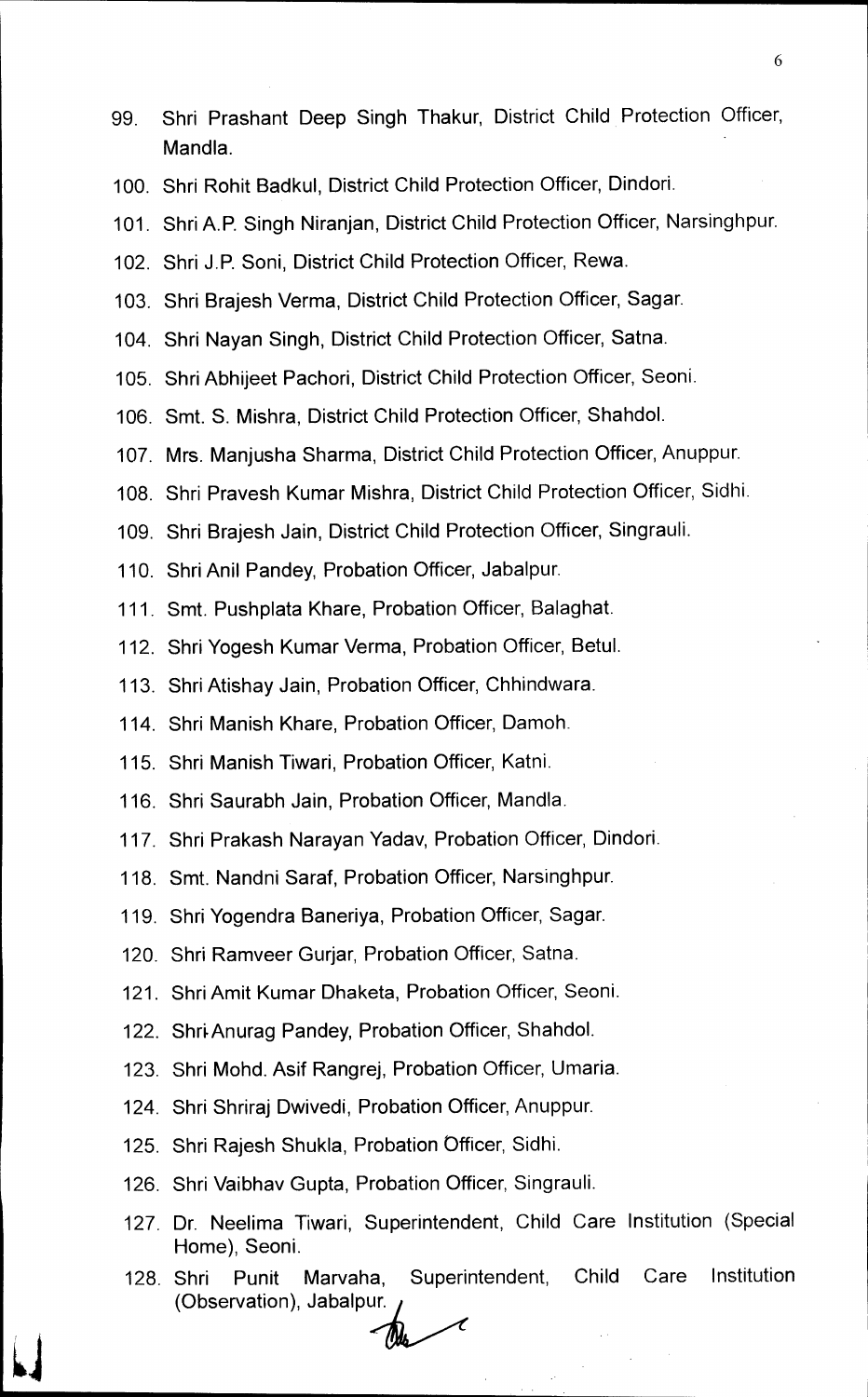- 129. Shri Ashok Kumar Pasi, Superintendent, Child Care Institution, Betul.
- 130. Shri Jitendra Kumar Gupta, Superintendent, Child Care Institution, Rewa.
- 131. Smt. Saroj Jhariya, Superintendent, Child Care Institution (Observation), Narsinghpur.
- 132. Shri Vinay Patel, Superintendent, Child Care Institution (Prani Mitra), Narsinghpur.
- 133. Ms. Rekha Jaggi, Rajkumari Bai Kalaniketan, Jabalpur.
- 134. Shri Ateek Tiwari, Seva Bharti, Children Home, Jabalpur.
- 135. Ms. Shalini, Superintendent, Child Care Institution (Asha Kiran Children), Katni.
- 136. Shri Father Sapu, Superintendent, Child Care Institution (Saint Fransis), Sagar.
- 137. Shri Arpit Radhon, Superintendent, Child Care Institution (Central Indian), Damoh.
- 138. Shri Amarjeet Singh Ebnejar, Superintendent, Child Care Institution, Betul.
- 139. Shri Gourav Kori, Superintendent, Child Care Institution (Sanjeevni Bal), Sagar.
- 140. Shri Rajyavardhan Maheshwari, Deputy Superintendent of Police (Crime), Jabalpur.
- 141. Sushri Kamla Joshi, Deputy Superintendent of Police, Katni.
- 142. Shri B.K. Bavariya, Deputy Superintendent of Police (Women Cell), Chhindwara.
- 143. Shri Abhay Ram Choudhary, Deputy Superintendent of Police (Women Crime Cell), Seoni.
- 144. Shri Kaushal Singh, Deputy Superintendent of Police (Women Crime Cell), Narsinghpur.
- 145. Shri Navli Soni, beputy Superintendent of Police (HQ.), Sagar.
- 146. Shri Durgesh Gautam, Deputy Superintendent of Police, Damoh.
- 147. Shri Akash Bhuriya, Additional Superintendent of Police, Balaghat.
- 148. DSP, SJPU to be nominated by Superintendent of Police, Betul.
- 149. Shri P.C. Tekam, Deputy Superintendent of Police (Women Crime), Mandla.
- 150. Shri Puroshottam Ahirwar, Deputy Superintendent of Police, Dindori.

7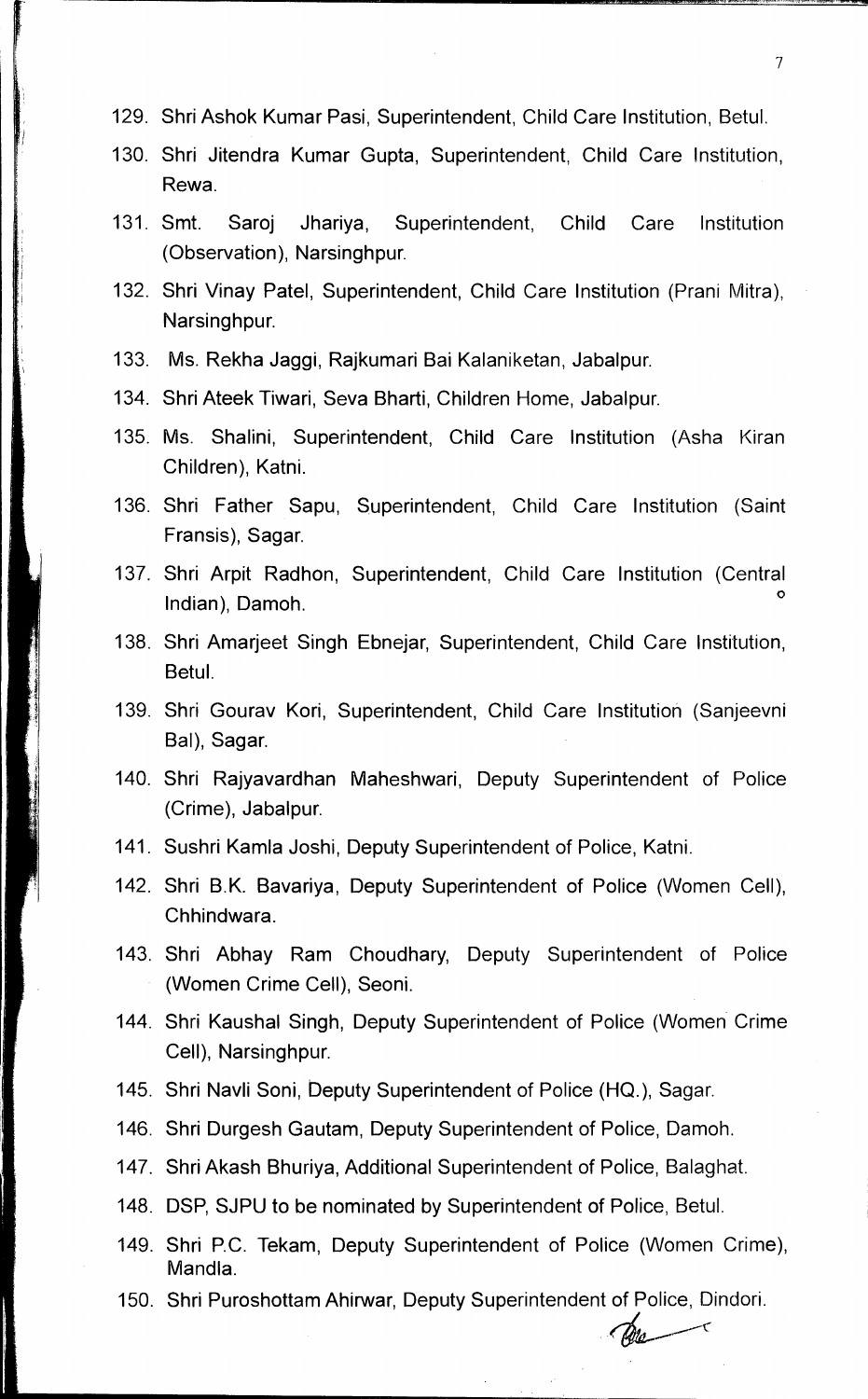- 151. DSP, SJPU to be nominated by Superintendent of Police, Rewa.
- 152. Shri Abhimanu Mishra, Deputy Superintendent of Police, Satna.
- 153. Shri Lekhram Singh, Deputy Superintendent of Police, Shahdol.
- 154. DSP, SJPU to be nominated by Superintendent of Police,Umaria.
- 155. DSP, SJPU to be nominated by Superintendent of Police,Anuppur.
- 156. Shri R.K. Sharma, Deputy Superintendent of Police, Sidhi.
- 157. Sushri Prabha Kiran Kiro, Deputy Superintendent of Police (Women Cell), Singrauli.
- 158. Shri D.P. Singh, Deputy Superintendent of Police (Railway), Jabalpur.
- /59. Shri Anil Kumar Purohit, Inspector, lncharge Child Help Line (HQ.).
- 160. Father C.B. George, Director, Diocese Social Service Society, Jabalpur.
- 161. Smt. Rekha Gujre, Director, Pradeepan, Betul.
- 162. Father Thomas, Director, Manav Vikas Sewa Sanstha, Sagar.
- 163. Shri Mahendra Khare, Director, Jan Mangal Sanstha, Chhindwara.
- 164. Shri Ameen Charles, Director, Community Development Centre, Balaghat.
- 165. Shri Uttam Kanke, Director, National Institute of Women Development, Mandla.
- 166. Shri Yogendra Singh, Director, Knpurakutubkan Sansthan, Singrauli.
- 167. Shri Vijay Patel, Director, Bharat Gyanvigyansamiti, Katni.
- 168. Ms. Manjri Chande, Pararth Samiti, Chhindwara.
- 169. Shri Vimal Dubey, NIWCYD, Mandla / Dindori.
- 170. Ms. Pooja Agrawal, Child Rights Professional, Mandla.
- 171. Shri Naresh Biswas, NIRMAN, Mandla.
- 172. Ms. Archana Singh, PRADAN, Mandla / Dindori / Balaghat.
- 173. Shri Rinku Dubey, NIWCYD, Bachpan, Katni.
- 174. Ms. Sushama Shivhare, Child Rights Professional, Katni.
- 175. Dr. Sneh Choudhary, Little Star Home, Katni.
- 176. Ms. Shikha Bhaurase, Fellow—Child Protection, Betul.
- 177. Ms. Sandhaya Rawat, GVS, Damoh.
- 178. Ms. Shaila Tiwari, Anupama Education Society, Satna.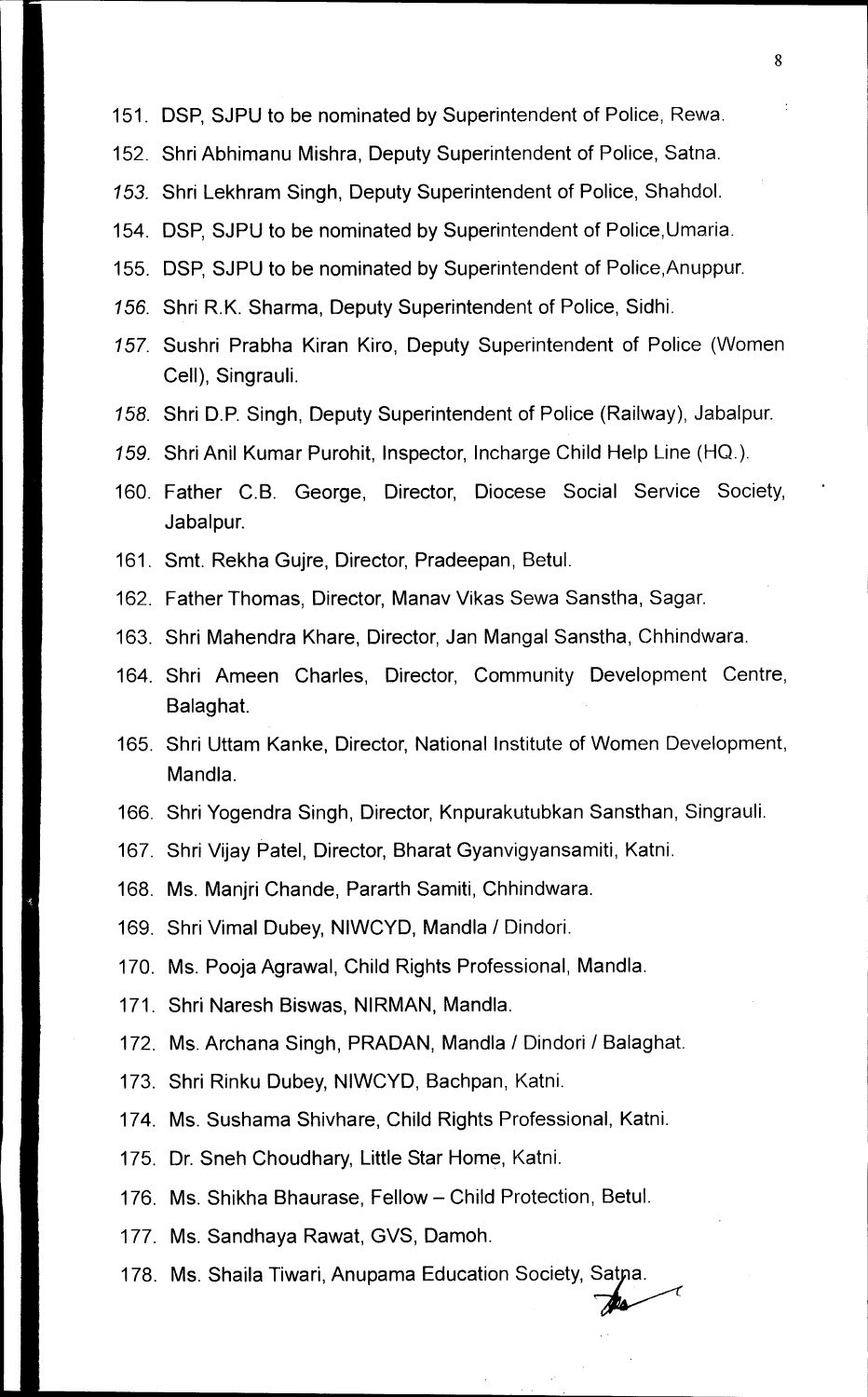- **179. Shri Arun Tyagi, Gram Sudhar Samiti, Sidhi.**
- **180. Shri Vikrant Dwivedi, Childline Rewa, Rewa.**
- **181. Shri Rakesh Jain, Citizen Cop, Indore.**
- **3. Shri Lolichen P.J., Child Protection Specialist, UNICEF Office for Madhya Pradesh for information and necessary action.**
- **4. PS-cum-Deputy Registrar to Registrar General, High Court of M.P., Jabalpur for information.**
- **5. The District and Sessions Judge Jabalpur / Balaghat / Betul / Chhindwara / Damoh / Katni / Mandla / Dindori / Narsinghpur / Rewa / Sagar / Satna/ Seoni / Shahdol / Umaria / Anuppur / Sidhi / Singrauli for information and necessary action.**
- **6. The Incharge Director, MPSJA, Jabalpur for information and necessary action.**
- **7. The Member Secretary, M.P. State Legal Services Authority, Jabalpur for information and necessary action.**
- **8. Shri Pankaj Gaur, Registrar (J-I) & Secretary, Monitoring Committee for implementation Juvenile Justice Act, High Court of M.P., Jabalpur for information and necessary action.**
- **9. Shri Anand Tiwari, Deputy Secretary, M.P. State Legal Services Authority, Jabalpur for information and necessary action.**
- **10. Shri Vivek Saxena, OSD (DE), High Court of M.P., Jabalpur for information and necessary action.**
- **Encl.: Programme schedule.**

**IMANOHAR MAMTANI) REGISTRAR GENERAL**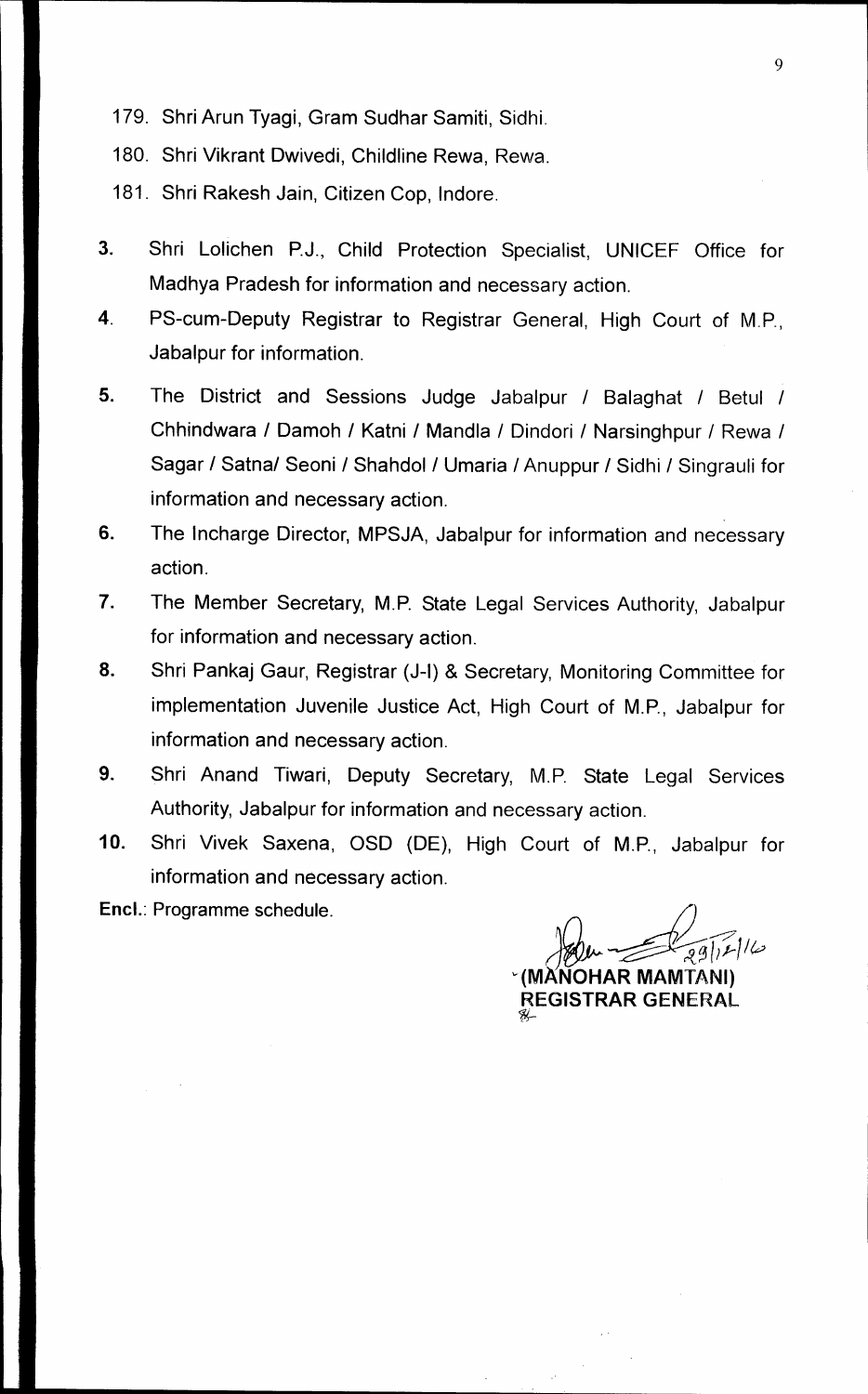# <sup>10</sup>**AN INITIATIVE OF JUVENILE JUSTICE COMMITTEE HIGH COURT OF M.P IN ASSOCIATION WITH MADHYA PRADESH STATE JUDICIAL ACADEMY, MADHYA PRADESH STATE LEGAL SERVICES AUTHORITY & UNICEF, M.P. OFFICE**

## *THIRD REGIONAL CONFERENCE ON JUVENILE JUSTICE & CAPACITY BUILDING TO ENSURE PROPER IMPLEMENTATION OF LAW RELATING TO CHILD*

### **DATE: 7th & 8th January, 2017 VENUE :Viian Mahal, Mandla Road, Tilahari , Jabalpur**

| Welcome of Hon'ble Dignitaries by presenting         |
|------------------------------------------------------|
|                                                      |
|                                                      |
| <b>Welcome Address and Introductory Remarks</b>      |
| Hon'ble Shri Justice J.K. Maheshwari,                |
| Judge & Chairperson, Juvenile Justice Committee      |
| Address on the activities and contributions of       |
|                                                      |
| Address on the activities and contributions of State |
|                                                      |
|                                                      |
|                                                      |
|                                                      |
|                                                      |
| Hon'ble Shri Justice Rajendra Menon,                 |
| Acting Chief Justice, High Court of M.P. Jabalpur    |
|                                                      |
|                                                      |
|                                                      |
|                                                      |

**\*\*Note :- Participants are requested not to pronounce the individual names of respected Dignitaries present on the Dias while presentation.**  $\sim$ 

 $\sim$ 

 $\hat{\mathcal{A}}$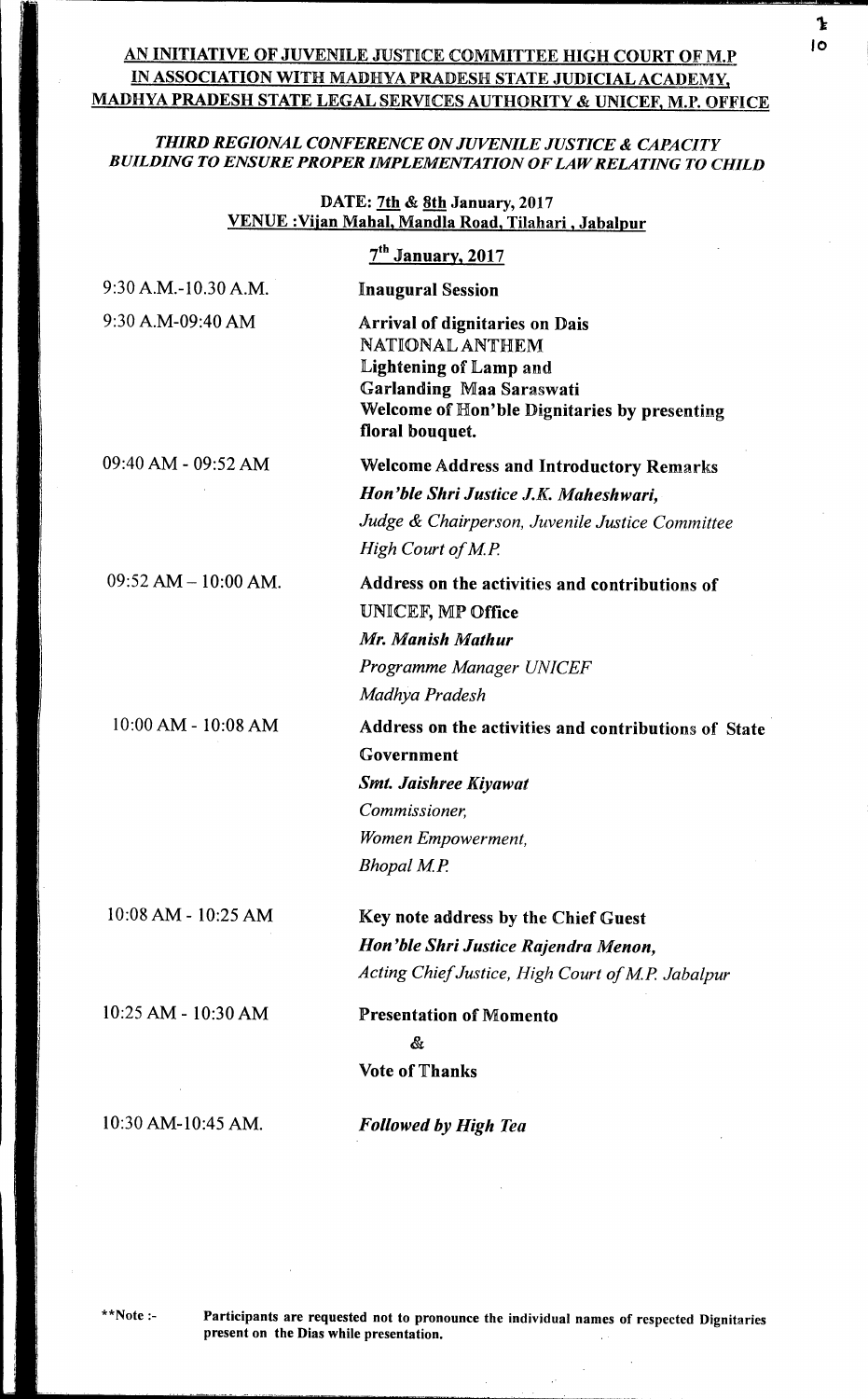# **AN INITIATIVE OF JUVENILE JUSTICE COMMITTEE HIGH COURT OF M.P IN ASSOCIATION WITH MADHYA PRADESH STATE JUDICIAL ACADEMY, MADHYA PRADESH STATE LEGAL SERVICES AUTHORITY & UNICEF, M.P. OFFICE**

## *THIRD REGIONAL CONFERENCE ON JUVENILE JUSTICE & CAPACITY BUILDING TO ENSURE PROPER IMPLEMENTATION OF LAW RELATING TO CHILD*

**DATE: 7th & 8th January, 2017 VENUE: Viian Mahal, Mandla Road, Tilahari , Jabalpur** 

# **71" January, 2017**

**10:45 A.M.-11:45 A.M. Sensitization and awareness on the problems faced by the children in conflict with law and children in need of care and protection.** 

- **Presentation by:**  Officer of UNICEF  $(10+2) = 12$  Mins. Mr. Lolichen PJ Child Protection Specialist
- Faculty Member MPSJA  $(10+2) = 12$  Mins. Shri Sanjeev Kalgaonkar, Director In-charge, MPSJA
- Expert on drug abuse on children  $(10+2) = 12$  Mins. Dr. Swati Raj Shrivastava, Forensic Science Laboratory, SAGAR
- Officer of State Government  $(10+2) = 12$  Mins. Shri Harish Khare, Dy. Director, Directorate of Women Empowerment, BHOPAL
- Short film on the subject (12 Minutes)

# 11:45 A.M.-1:00 **P.M. Thematic Group Work and discussion by Group Members (4 Groups)**

- Critical gaps in the functioning of **JJBs** and recommendations for their effective functioning, including good practices.
- Critical gaps in the functioning of  $CWCs$  and recommendations for their effective functioning, including good practices.
- Critical gaps in the functioning of **Child Care Institutions** and recommendations for their effective functioning, including good practices.
- Critical gaps in the functioning of **SJPUs & Child Welfare Police Officers** and recommendations for their effective functioning, including good practices

### 01:00 P.M.-1:45 P.M. LUNCH

**\*\*Note :- Participants are requested not to pronounce the individual names of respected Dignitaries present on the Dias while presentation.**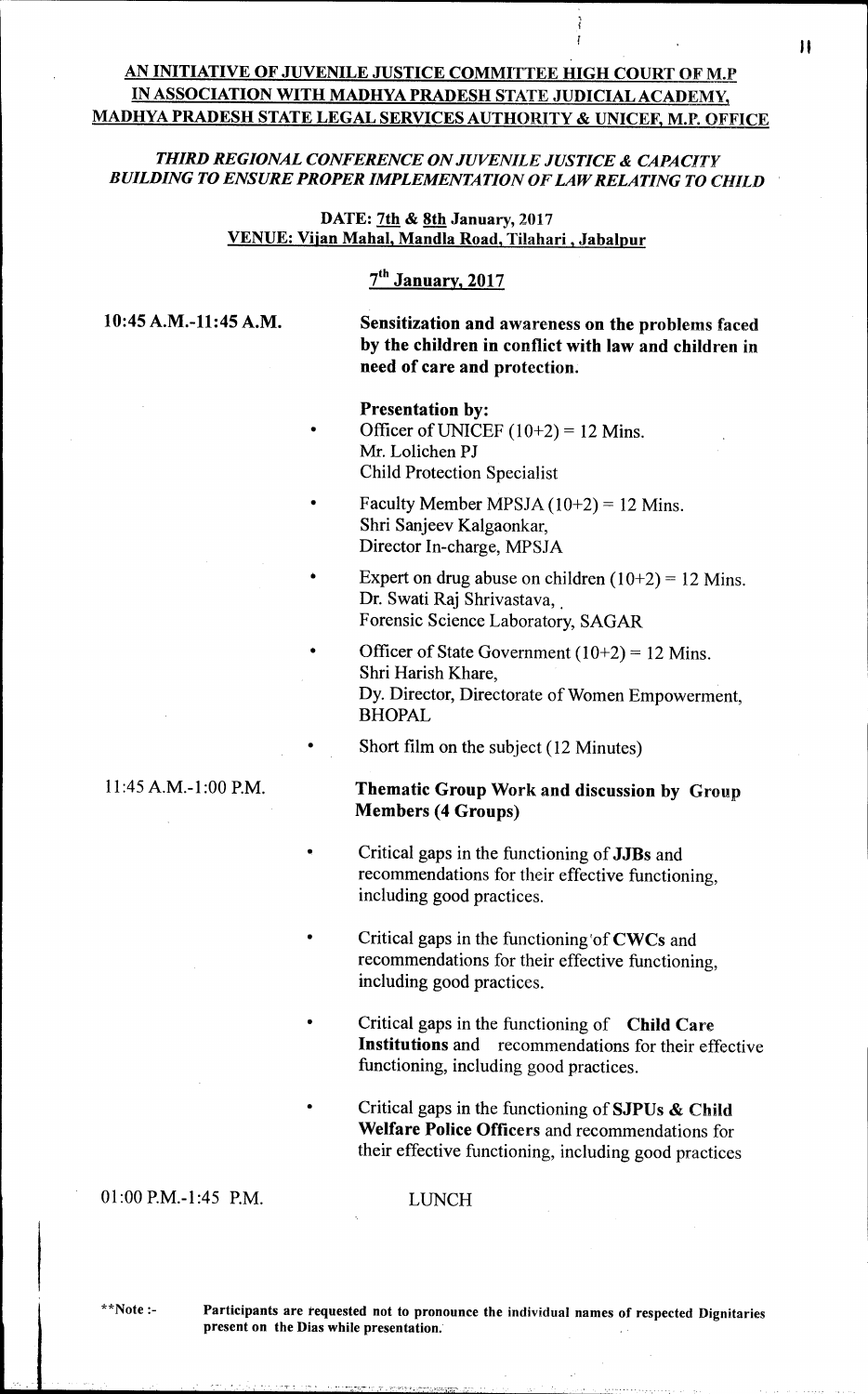# **7th January, January, 2017**

### 01:45 P.M.-02:45 P.M. *Chaired by Hon'ble Shri Justice*

**Moderated by** 

**Eminent Person** 

**Perspective Presentation on making the functioning of the CWCs more effective. Presentation on Problems, solutions and way forward by:** 

- Chairman/Members CWC  $(6+2) = 8$  mins.
- Representative Civil Society  $(6+2) = 8$  mins.
- Officer of State Government  $(6+2) = 8$  mins.
- Followed by open house discussion (21 Mins.)
- Dignitaries on dias (15 Mins.)

**(Note : Presentation must be strictly on the topics observing the time limit)** 

02:45 P.M.-03:45 P.M. *Chaired by Hon'ble Shri Justice* 

**Moderated by** 

**Eminent Person** 

**Perspective Presentation on making the functioning of the SJPU more effective.** 

**Presentation on problems, solution and way forward by:** 

- Representative SJPU  $(6+2) = 8$  mins.
- Representative Civil Society  $(6+2) = 8$  mins.
- Officer of State Government  $(6+2) = 8$  mins.
- Followed by open house discussion (21 Min.)
	- Dignitaries on dias (15 Mins.)

(Note : **Presentation must be strictly on the topics observing the time limit)** 

**03:45 P.M.-04:00 P.M. TEA/COFFEE** 

**04:00 P.M.-05.00 P.M.** *Chaired by Hon'ble Shri Justice* 

### **Moderated by**

### **Eminent Person**

**Perspective Presentation on Making the management of institutions under the JJA more effective Presentation on problems, solutions and way forward by:** 

- Superintendent of Child Care Institution  $(6+2) = 8$  mins.
- Representative Civil Society  $(6+2) = 8$  mins.
- Officer of State Government  $(6+2) = 8$  mins.
- Followed by open house discussion (21 Min)
	- Dignitaries on Dias (15 Mins.)

### (Note : **Presentation must be strictly on the topics observing the time limit)**

**\*\*Note :- Participants are requested not to pronounce the individual names of respected Dignitaries present on the Dias while presentation.**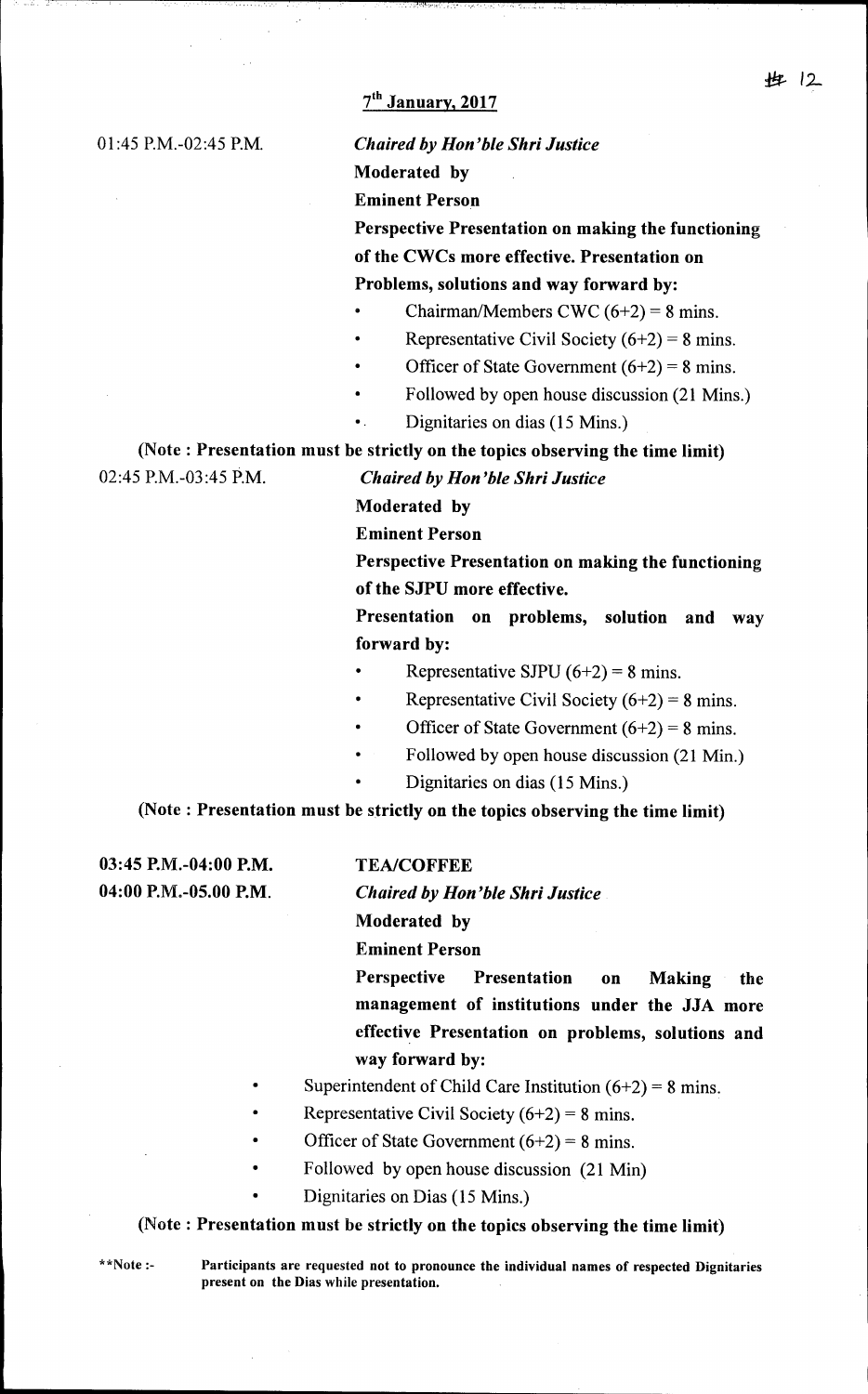# **86 January, 2017**

09.30 A.M.-10.45 A.M. *Chaired by Hon'ble Shri Justice*  **Moderated by**  *Eminent Person* 

> **Perspective presentation on making the functioning of the JJBs more effective.**

**Presentation on Problems, solutions and way forward by:** 

- Principal Magistrate  $(8+2) = 10$  mins.
- Member Civil Society  $(8+2) = 10$  mins.
- Officer of State Government  $(8+2) = 10$  mins.
- Followed by open house discussion (25 Mins.)
- Dignitaries on dias (20 Mins.)

**(Note: Presentation must be strictly on the topics observing the time limit)** 

# 10.45 A.M.-11.30 A.M. **Group Discussion on — Rehabilitation of children in conflict with law and children in need of care and protection**

*your groups one each comprising Principal Magistrate JIB, Chairman CWC, Member of Civil Society, Officers of State Govt. and Child Care Institutions)* 

11.30 A.M. -11.45 A.M.

11.45 A.M.-01.00 P.M.

**Coffee/Tea Break** 

*Chaired by Hon'ble Shri Justice* 

**Moderated by** 

*Eminent Person* 

**Perspective presentation on Rehabilitation of children in conflict with law and children in need of care and protection** 

**Presentation on problems, solutions and way forward by:** 

- Principal Magistrate JJB  $(8+2) = 10$  mins.
- Chairman CWC  $(8+2) = 10$  mins.
- Member Civil Society  $(8+2) = 10$  mins.
- Officer of State Government  $(8+2) = 10$  mins.
- Followed by open house discussion (25 Mins.)
- Dignitaries on dias (15 Mins.)

**(Note : Presentation must be strictly on the topics observing the time limit)** 

01.00 P.M.-01.45 P.M. **Lunch** 

**\*\*Note :-** 

**Participants are requested not to pronounce the individual names of respected Dignitaries present on the Dias while presentation.**